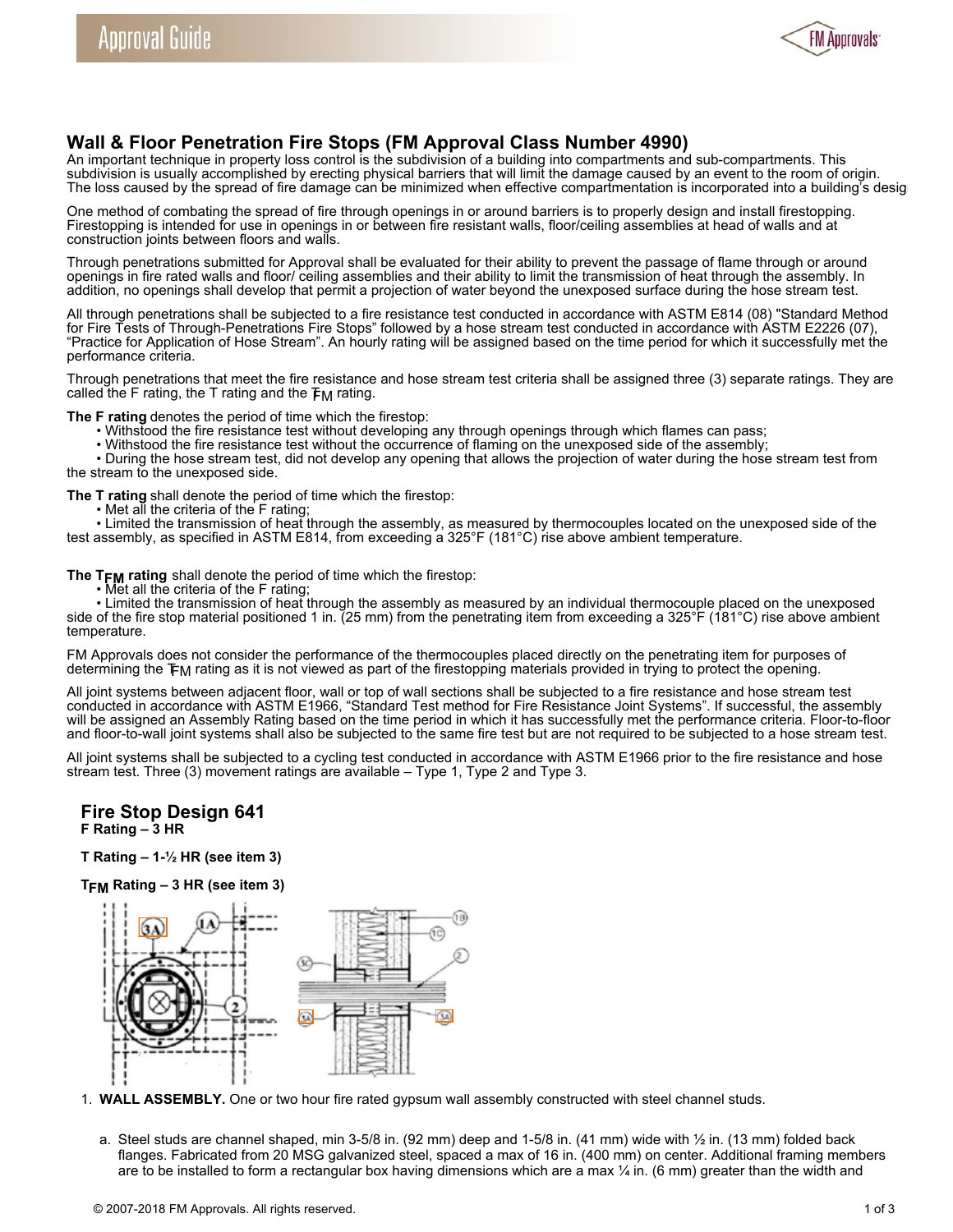

height of the firestop device frame (Item 3A), excluding mounting flanges. Max area of framed opening is 90 in (580 cm<sup>2</sup>) [R-200 Device]. Max dimension of the opening is 9-1/2 in. wide x 9-1/2 in. high (240 mm x 240 mm) [R-200 Device].

- b. Gypsum Board. Min three (3) layers of  $\frac{1}{2}$  in. (13 mm) thick Type C gypsum wallboard.
- c. Mineral Wool. Mineral wool batts or blankets shall completely fill the stud cavity.
- 2. **CABLES.** Aggregate cross-sectional area of the cables in each device shall be from 0 to 100% fill. Cables shall be rigidly supported on both sides of the wall assembly.

 Max 3/C No. 500 kcmil MC type copper conductor power cable with ethylene propylene rubber (EPR) insulation and PVC jacket material.

- 3. **FIRESTOP SYSTEM.** The firestop system shall consist of the following:
	- a. Firestop Devices Circular firestop device for use in preformed openings. The firestop device shall be inserted into the framed opening and friction fit on one side of the wall assembly. Each device consists of a single/multi-diameter elastomeric sealing module and a steel compression plate. The square openings of each device frame shall be filled with a single elastomeric sealing module with a max of one (1) cable per sealing module. The steel flange of each firestop device shall be secured to the steel stud framing of the wall assembly through the gypsum wallboard layer by means of No. 8 x 3 in. (75 mm) long self-drilling, self-tapping steel screws through the predrilled holes in the device frame mounting flange The sheets of the multi-diameter sealing module halves are removed one by one until a max gap of 0.04 in. (1 mm) is formed between the two modules halves. After installation of the modules into the device, the bolts of the compression unit are tightened to form an effective seal around the cables. The device shall be installed in accordance with the manufacturer's written installation instructions.
	- b. Silicone RTV Sealant (not shown) A min ¼ in. (6 mm) diameter bead of silicone RTV sealant shall be applied as a gasket between the device frame mounting flange and the gypsum wallboard. The sealant bead shall be located between the edge of the opening and the line of fasteners around the entire perimeter of the framed opening.
	- c. Packing Material Pieces of minimum 3 in. (75 mm) thick, min 2.8 lbs/ft<sup>3</sup> (45 kg/m<sup>3</sup>) density mineral wool batt insulation cut to line the four (4) sides of the through opening within the wall cavity. Pieces are cut to length and tightly friction fit between the framing of the wall opening and cables and in-between cables flush with the wall surface.

# **3a. Frame,Sealing Modules**

#### *Frames*

Types R-70; R-75; R-100; R-125; R-127; R-150 and R-200 and their corresponding flanges SLFR70; SLFR75; SLFR100; SLFR125; SLFR127; SLFR150 and SLFR200.

Types R-70 EMC; R-75 EMC; R-100 EMC; R-125 EMC; R-127 EMC; R-150 EMC and R-200 EMC and their corresponding flanges SLFR70; SLFR75; SLFR100; SLFR125; SLFR127; SLFR150 and SLFR200

#### *Sealing Modules*

RM, RM ES, RM PE, RM ES B or RM PE B Sealing Modules \*When RM ES B or RM PE B sealing modules are used, the T and  $T_{FM}$  ratings are 0 Hr.

|                                     | Company Name: Roxtec International AB                        |
|-------------------------------------|--------------------------------------------------------------|
|                                     | Company Address: Box 540, SE-371 23 Karlskrona, Sweden       |
| Company Website:  http://roxtec.com |                                                              |
| New/Updated Product Listing:  No    |                                                              |
|                                     | <b>Product Type:   Misc Firestopping Devices</b>             |
| Listing Country: Sweden             |                                                              |
| Certification Type: FM Approved     |                                                              |
|                                     | <b>Class of Work: 14990-Penetration Seal &amp; Fire Stop</b> |